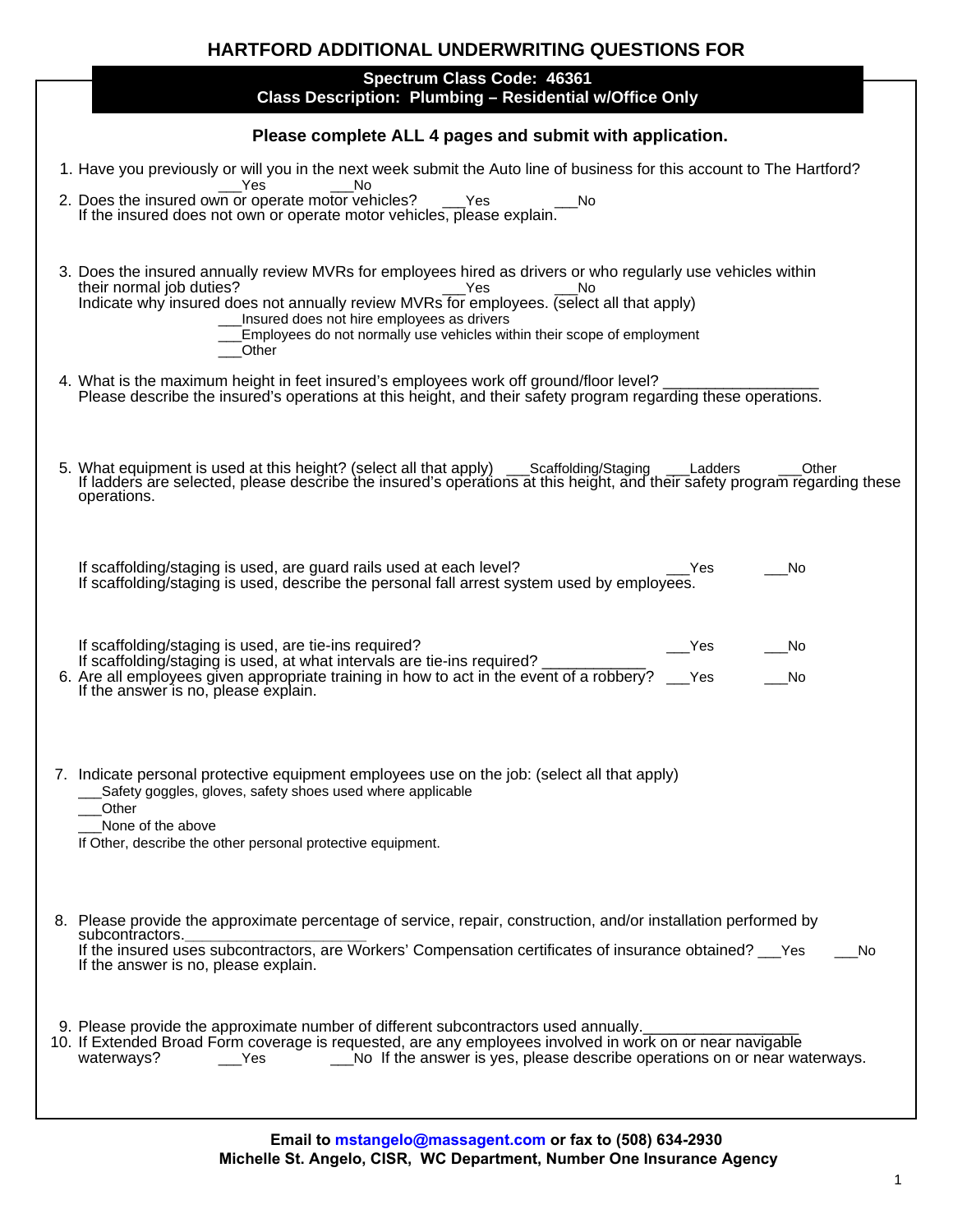## **HARTFORD ADDITIONAL UNDERWRITING QUESTIONS FOR**

## **Spectrum Class Code: 46361 Class Description: Plumbing – Residential w/Office Only**

| Class Description: Plumbing – Residential w/Office Only                                                                                                                                                                                                                                                                                                                                                                                                                                                                                                                                                                                                                                           |                         |
|---------------------------------------------------------------------------------------------------------------------------------------------------------------------------------------------------------------------------------------------------------------------------------------------------------------------------------------------------------------------------------------------------------------------------------------------------------------------------------------------------------------------------------------------------------------------------------------------------------------------------------------------------------------------------------------------------|-------------------------|
| Please complete ALL 4 pages and submit with application.<br>11. When the insured encounters hazardous materials at the jobsite (asbestos, lead, pollution, etc) they do the<br>following: (check all that apply)<br>Remove the hazardous materials from the jobsite<br>Require employees & subcontractors to use personal protective equipment when working with hazardous materials<br>Hire an adequately insured subcontractor to remove the hazardous materials from the jobsite<br>Discontinue work until the property owner or general contractor contracts for the removal of the hazardous materials<br>Other<br>None of the Above<br>If other is selected, describe the other procedures. |                         |
| 12. Does the insured do any welding, cutting or brazing?<br>Indicate percentage of total operations from welding, cutting or brazing.                                                                                                                                                                                                                                                                                                                                                                                                                                                                                                                                                             | Yes<br>No.              |
| 13. Does insured utilize power tools and/or equipment in the trade?                                                                                                                                                                                                                                                                                                                                                                                                                                                                                                                                                                                                                               | Yes<br>No.              |
| 14. Does insured utilize engage proper guarding on power tools/equipment when used?<br>If no, explain.                                                                                                                                                                                                                                                                                                                                                                                                                                                                                                                                                                                            | Yes<br>No.              |
| 15. Does the insured's operations include any underground work?<br>16. Does the insured call utilities prior to digging to locate underground utilities?                                                                                                                                                                                                                                                                                                                                                                                                                                                                                                                                          | Yes]<br>No              |
| 17. Are operations conducted in streets or roads, along railways or involving waterways?<br>If operations are conducted in streets or roads, along railways or involving waterways, please explain.                                                                                                                                                                                                                                                                                                                                                                                                                                                                                               | No<br>Yes               |
| 18. What is the maximum depth of operations?<br>19. Does the insured designate and use a trained person to determine the soil classification?<br>20. Does the insured have and use trench shields and other barriers to prevent collapse of the soil wall when required<br>by OSHA?<br>If no, please explain.                                                                                                                                                                                                                                                                                                                                                                                     | Yes<br>No.<br>Yes<br>No |
| 21. Does the insured perform any blasting?<br>22. Are workstations ergonomically designed at all locations?<br>If work stations are not ergonomically designed at all locations, please explain.                                                                                                                                                                                                                                                                                                                                                                                                                                                                                                  | Yes<br>Νo<br>Yes<br>No  |
| 23. Are all employees provided with training/education on ergonomic issues?<br>If all employees are not provided with training/education on ergonomic issues, please explain.                                                                                                                                                                                                                                                                                                                                                                                                                                                                                                                     | Yes<br>No               |
| 24. What lifting and material handling controls are used? (select all that apply)<br>Support belts<br>Team lifting where needed<br>Mechanical devices (hand trucks, forklifts, hoists, etc.)<br>Lift gates on vehicles<br><b>Body Mechanics/Lifting Training</b><br>None- Majority of items<40 lbs<br>Other<br>If other was selected, please describe the lifting and material handling controls used.                                                                                                                                                                                                                                                                                            |                         |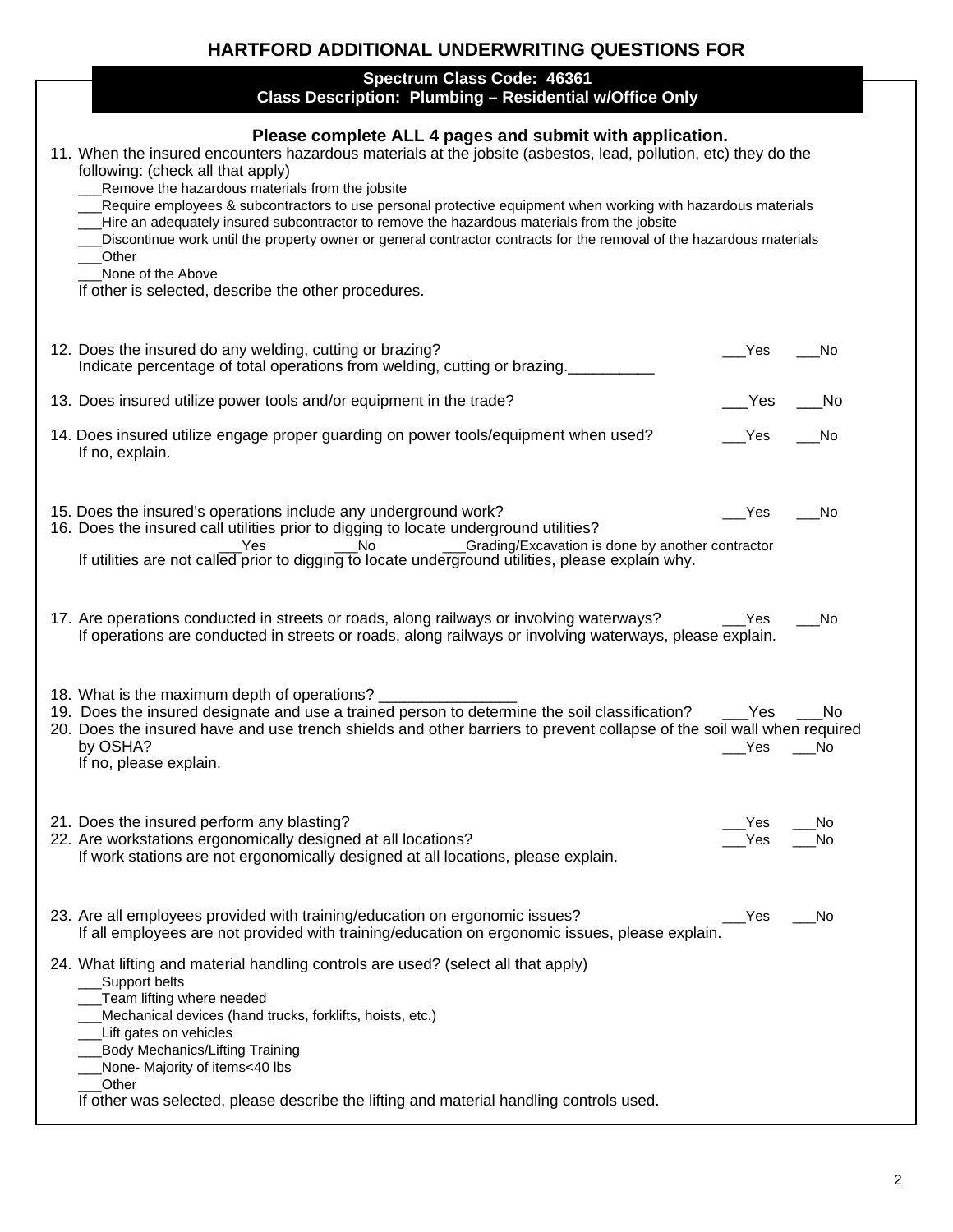| HARTFORD ADDITIONAL UNDERWRITING QUESTIONS FOR                                                                                                                                                                                                                                                                                                                                                                                                                                                                             |  |  |
|----------------------------------------------------------------------------------------------------------------------------------------------------------------------------------------------------------------------------------------------------------------------------------------------------------------------------------------------------------------------------------------------------------------------------------------------------------------------------------------------------------------------------|--|--|
| Spectrum Class Code: 46361<br>Class Description: Plumbing - Residential w/Office Only                                                                                                                                                                                                                                                                                                                                                                                                                                      |  |  |
| Please complete ALL 4 pages and submit with application.                                                                                                                                                                                                                                                                                                                                                                                                                                                                   |  |  |
| 25. Insured's loss prevention controls include (select all that apply)<br>__ Insured has a written safety program<br>__ There is a preventive maintenance program in place for tools and equipment<br>_ A formal lockout/tag out program is in place for machinery<br>__ Machines and tools are properly guarded<br>__ Management is focused on safety and takes an active role in ensuring standards are adhered to<br>__ Insured has a documented vehicle preventive maintenance program<br>Other<br>_ None of the Above |  |  |
| 26. Does the insured have more than 50% interest in any other business?<br>$\mathsf{I}$ Yes<br>___ No                                                                                                                                                                                                                                                                                                                                                                                                                      |  |  |
| If the insured does have more than 50% interest in another business, is the other business listed as a named insured in<br>this submission?                                                                                                                                                                                                                                                                                                                                                                                |  |  |
| If the other business is not listed as a named insured in this submission, is it insured elsewhere?                                                                                                                                                                                                                                                                                                                                                                                                                        |  |  |
| If the other business is not insured elsewhere, explain why the business is not insured.                                                                                                                                                                                                                                                                                                                                                                                                                                   |  |  |
| If the other business is insured elsewhere, is there an interchange of labor?                                                                                                                                                                                                                                                                                                                                                                                                                                              |  |  |
| If there is no interchange of labor, provide the insured's other policy number, carrier and effective dates.                                                                                                                                                                                                                                                                                                                                                                                                               |  |  |
| If the other business is listed as a named insured in this submission, are the appropriate payrolls and classes included<br>in the submission?                                                                                                                                                                                                                                                                                                                                                                             |  |  |
| If the appropriate payrolls and classes are not included, please explain why the exposures for the other business are<br>not included in this submission.                                                                                                                                                                                                                                                                                                                                                                  |  |  |